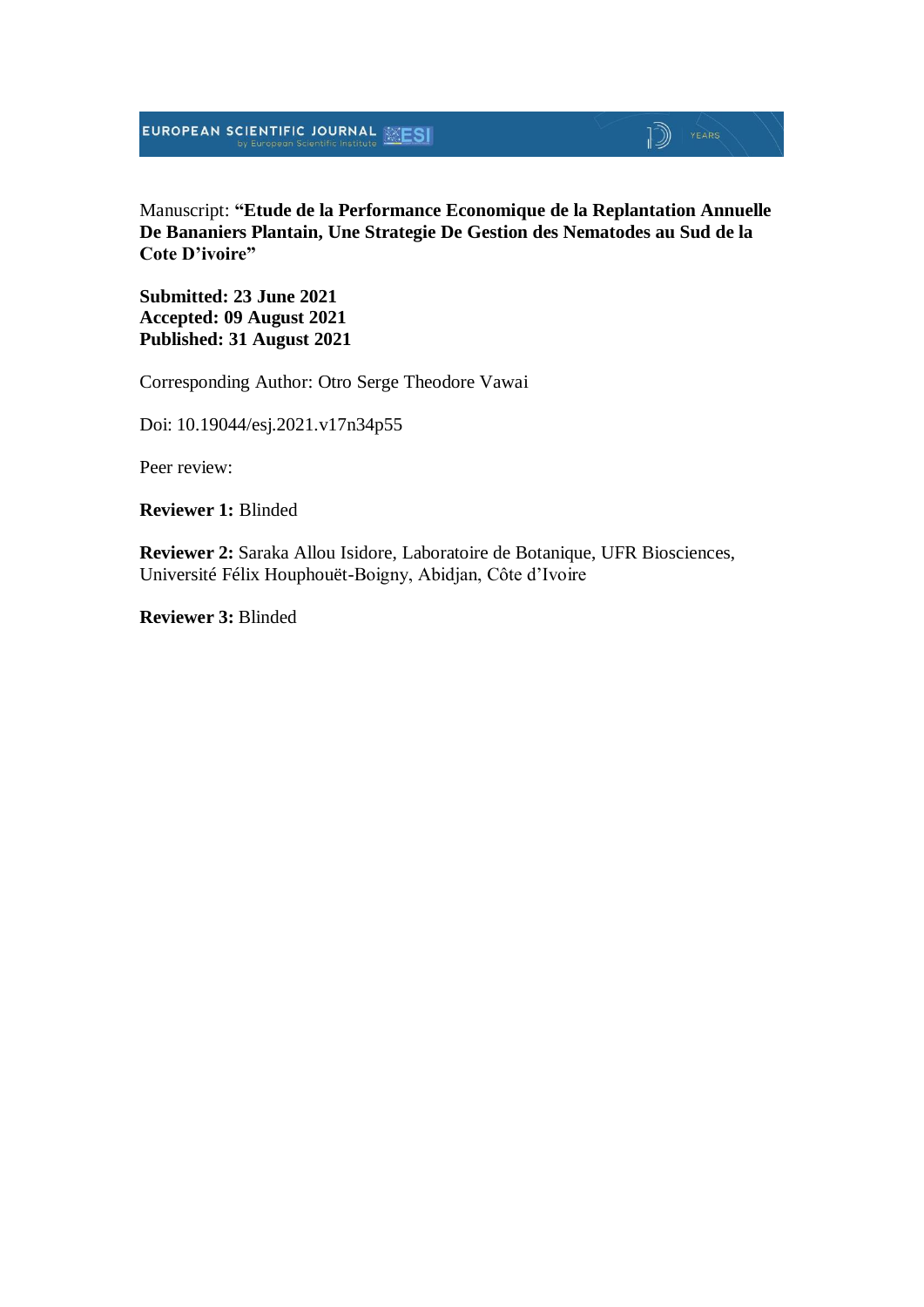## **ESJ** *Manuscript Evaluation Form 2021*

This form is designed to summarize the manuscript peer review that you have completed and to ensure that you have considered all appropriate criteria in your review. Your review should provide a clear statement, to the authors and editors, of the modifications necessary before the paper can be published or the specific reasons for rejection.

Please respond within the appointed time so that we can give the authors timely responses and feedback.

NOTE: ESJ promotes peer review procedure based on scientific validity and technical quality of the paper (not perceived the impact). You are also not required to do proofreading of the paper. It could be recommended as part of the revision.

*ESJ editorial office would like to express its special gratitude for your time and efforts. Our editorial team is a substantial reason that stands ESJ out from the crowd!*

| Date Manuscript Received: 25/06/2021                                                                                            | Date Review Report Submitted: |  |  |
|---------------------------------------------------------------------------------------------------------------------------------|-------------------------------|--|--|
| Manuscript Title: Etude de la performance économique de la culture replantée de<br>bananier plantain au Sud de la Côte d'Ivoire |                               |  |  |
| ESJ Manuscript Number: 0724/21                                                                                                  |                               |  |  |
| You agree your name is revealed to the author of the paper: No                                                                  |                               |  |  |
| You approve, your name as a reviewer of this paper, is available in the "review history" of the paper:<br>N <sub>0</sub>        |                               |  |  |

You approve, this review report is available in the "review history" of the paper: **Yes**

#### **Evaluation Criteria:**

**Please give each evaluation item a numeric rating on a 5-point scale, along with a thorough explanation for each point rating.**

| <i><b>Questions</b></i>                                                    | <b>Rating Result</b><br>[Poor] $1-5$<br>[Excellent] |
|----------------------------------------------------------------------------|-----------------------------------------------------|
| 1. The title is clear and it is adequate to the content of the<br>article. | 4                                                   |
| (Please insert your comments)<br>Well-informed title of the content        |                                                     |
| 2. The abstract clearly presents objects, methods and                      |                                                     |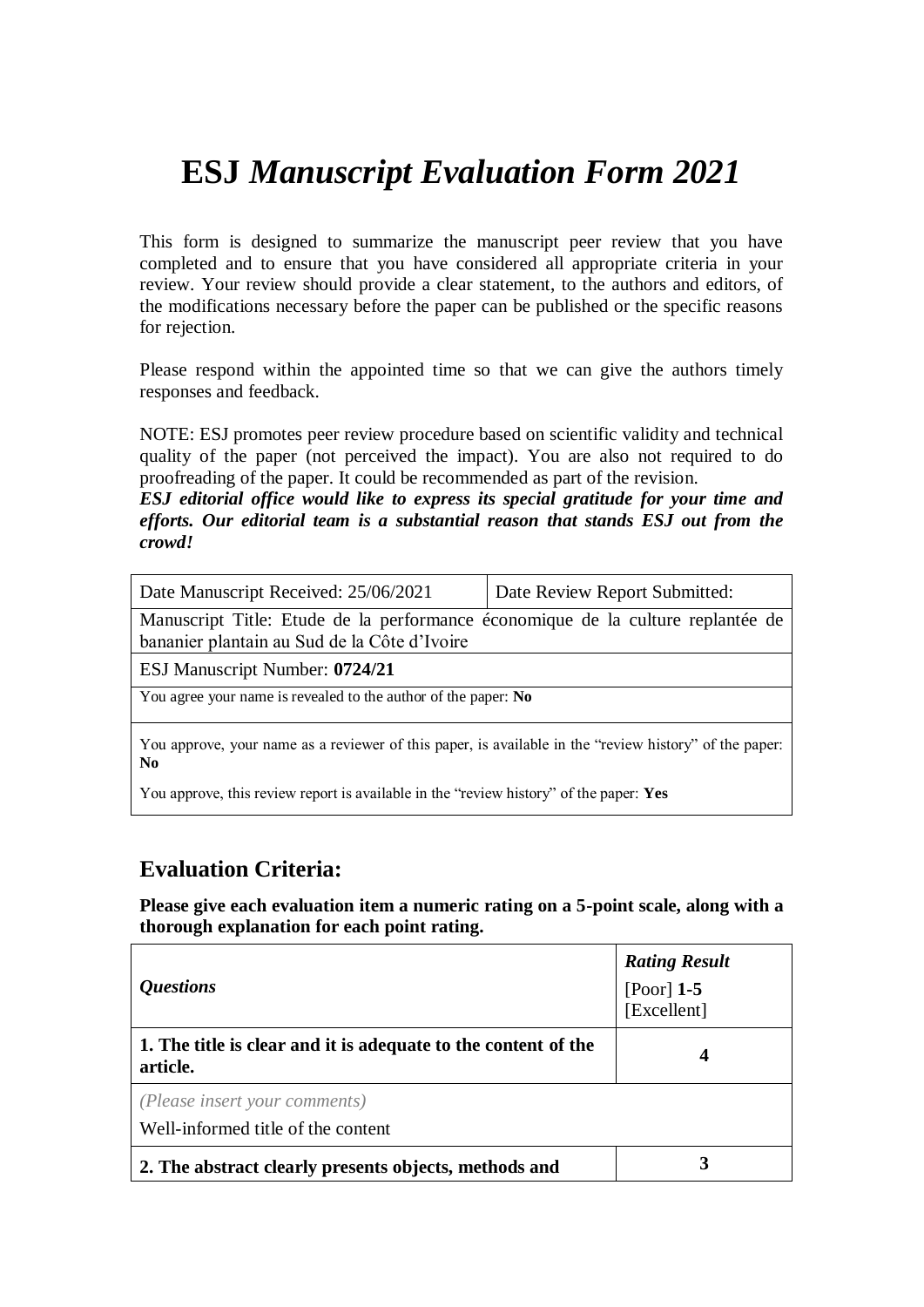| results.                                                                                                                                                  |                |
|-----------------------------------------------------------------------------------------------------------------------------------------------------------|----------------|
| (Please insert your comments)                                                                                                                             |                |
| Conforms to the organisation of a scientific summary, but just lacks a small<br>conclusion to draw at the end                                             |                |
| 3. There are few grammatical errors and spelling mistakes<br>in this article.                                                                             | 3              |
| (Please insert your comments)                                                                                                                             |                |
| There are some grammatical errors in the document that I have noted. The authors<br>should take into account the suggestions for improving the manuscript |                |
| 4. The study methods are explained clearly.                                                                                                               | 3              |
| (Please insert your comments)                                                                                                                             |                |
| The methodology lacks some clarity.                                                                                                                       |                |
| 5. The results are clear and do not contain errors.                                                                                                       | 4              |
| (Please insert your comments)                                                                                                                             |                |
| The results are well presented overall                                                                                                                    |                |
| 6. The conclusions or summary are accurate and<br>supported by the content.                                                                               | Δ              |
| (Please insert your comments)                                                                                                                             |                |
| The conclusion reflects the content of the manuscript                                                                                                     |                |
| 7. The references are comprehensive and appropriate.                                                                                                      | $\overline{2}$ |
| (Please insert your comments)                                                                                                                             |                |
| Bibliographic references should be updated with more recent data (less than 5 years)                                                                      |                |

## **Overall Recommendation** (mark an X with your recommendation):

| Accepted, no revision needed               |  |
|--------------------------------------------|--|
| Accepted, minor revision needed            |  |
| Return for major revision and resubmission |  |
| Reject                                     |  |

## **Comments and Suggestions to the Author(s):**

Cette étude est très importante pour celui qui veut entreprendre la culture de la banana plantain en culture de contre saison. Au niveau de la méthologie adoptée, vous devez faire ressortir les prix unitaires de tous les intrants de sorte que la presentation des résultats soit plus aisée. Le constat est que vous êtes obliges à chaque de rappeler les unitaires dans vos résultats. La discussion dans son ensemble n'est pas bien fournie.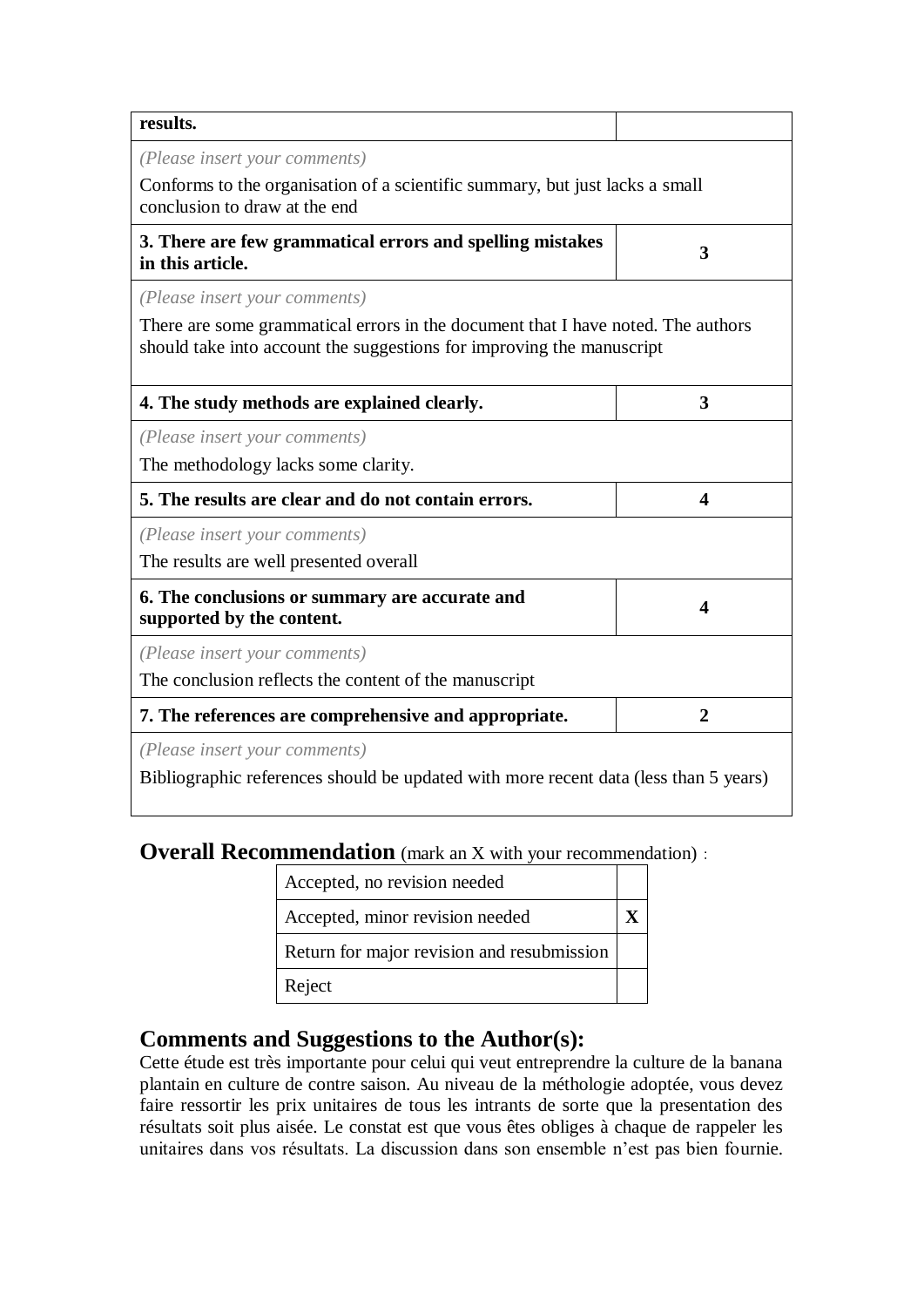Vous vous plus étalés sur la presentation de vos résultats dans la discussion. Essayer de lire des articles sur les études socio-économiques et réfondez votre discussion. Quant aux références bibliographiques, ells ne sont pas trop fournies et ne sont pas aussi récentes. Veuillez faire recours à des références de moins 5 ans de préférences.

**EUROPEAN SCIENTIFIC JOURNAL EXESI** 

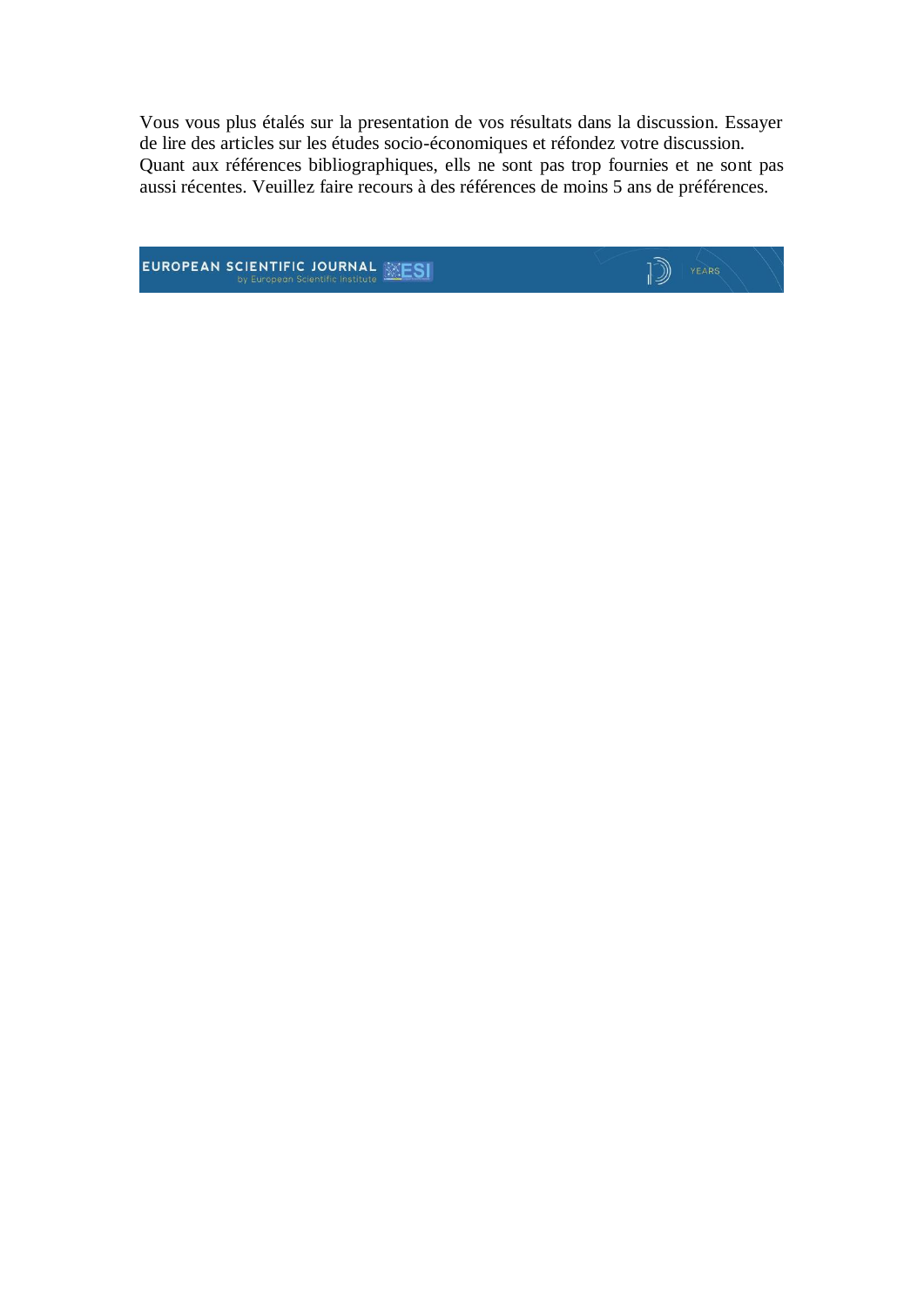# **ESJ** *Manuscript Evaluation Form 2021*

This form is designed to summarize the manuscript peer review that you have completed and to ensure that you have considered all appropriate criteria in your review. Your review should provide a clear statement, to the authors and editors, of the modifications necessary before the paper can be published or the specific reasons for rejection.

Please respond within the appointed time so that we can give the authors timely responses and feedback.

NOTE: ESJ promotes peer review procedure based on scientific validity and technical quality of the paper (not perceived the impact). You are also not required to do proofreading of the paper. It could be recommended as part of the revision. *ESJ editorial office would like to express its special gratitude for your time and efforts. Our editorial team is a substantial reason that stands ESJ out from the crowd!* 

Date Manuscript Received: 2021-06-26 Date Review Report Submitted: 2021-07-01

Manuscript Title: **ETUDE DE LA PERFORMANCE ECONOMIQUE DE LA CULTURE REPLANTEE DE BANANIER PLANTAIN AU SUD DE LA COTE D'IVOIRE**

ESJ Manuscript Number: 0724/21

You agree your name is revealed to the author of the paper: No

You approve, your name as a reviewer of this paper, is available in the "review history" of the paper: Yes

You approve, this review report is available in the "review history" of the paper: Yes

#### **Evaluation Criteria:**

**Please give each evaluation item a numeric rating on a 5-point scale, along with a thorough explanation for each point rating.**

| <i><b>Ouestions</b></i>                                                                                                                                                                                                                                                                                 | <b>Rating Result</b><br>[Poor] $1-5$<br>[Excellent] |
|---------------------------------------------------------------------------------------------------------------------------------------------------------------------------------------------------------------------------------------------------------------------------------------------------------|-----------------------------------------------------|
| 1. The title is clear and it is adequate to the content of the<br>article.                                                                                                                                                                                                                              | 5                                                   |
| The title is clear and it is adequate to the content of the article                                                                                                                                                                                                                                     |                                                     |
| 2. The abstract clearly presents objects, methods and<br>results.                                                                                                                                                                                                                                       | 3                                                   |
| The objects are not clearly defined, the results are partially presented with errors,<br>the economic performance of the replanted crop is not clearly presented in the<br>abstract. The announced gross profit margin does not appear in the results of the<br>article (see my comment in the article) |                                                     |